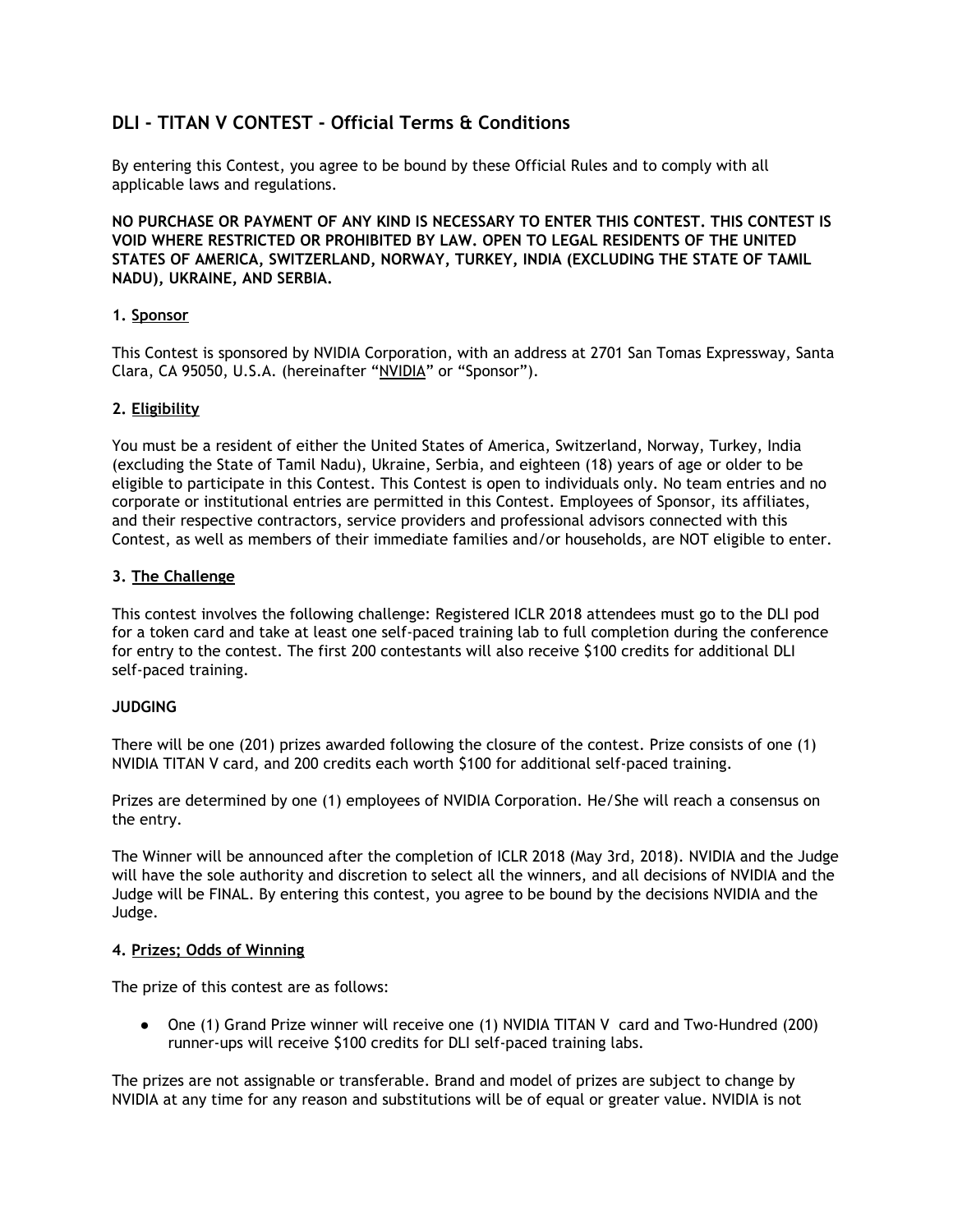responsible or liable for the distribution of any prizes once they are shipped to the winner. The prizes offered, and the entrants that are successful, are not distinguishable by country and do not hold any bias and are equally attainable for all participating countries and their entrants. THIS CONTEST HAS NOT PREVIOUSLY BEEN OFFERED.

# **5. Entry Period**

The entry period for this Contest begins at **8AM** PST (Pacific Standard Time) **on** Monday, April. 30th and ends at **5pm** PST (Pacific Standard Time) on Thursday, May. 3<sup>rd</sup> 2018 (hereinafter the "<u>Entry Period</u>"). Following the entry period, an NVIDIA judge will select and announce the winner of the Contest.

## **6. Winner Announcement; Claiming and Awarding of Prize**

To claim the prize, the grand prize winner must do the following within 30 days from the date of NVIDIA's notification:

- a. Email NVIDIA representative their full name, mailing address, and phone number.
- b. Complete, sign and return a winner release form (as provided by NVIDIA through email) and such other requisite documentation (if any) listed in NVIDIA's email notice

Within 21 days following its receipt of the Required Winner Documents from the winner, NVIDIA will ship the prize via FedEx or similar courier service, at NVIDIA's expense, to the winner's mailing address specified in his/her winning entry. Notwithstanding the foregoing, if NVIDIA determines that the Required Winner Documents as returned by the winner are incomplete, erroneous, or otherwise not in order, NVIDIA may require the winner to provide complete or replacement documentation prior to shipment of prize. Digital prizes will be electronically emailed to the email address supplied as part of their Contest submission.

*IMPORTANT NOTE TO ALL ENTRANTS***:** If a winner cannot be contacted or fails to claim the prize or to return the Required Winner Documents within the specified time period, or if the prize is returned as undeliverable, or if a winner fails to comply with any of the provisions of these Official Rules, such winner will be considered to have forfeited the prize. In such case, the prize will be awarded to the individual who submitted the next best entry as previously determined by NVIDIA.

# **7. Taxes**

The winner of this Contest is solely responsible for any and all applicable taxes and government charges that result from his/her receipt and/or use of the prize. Sponsor reserves the right to withhold and deduct such taxes and charges from the prize if and to the extent required by law.

## **8. Representations, Warranties and Indemnity by Entrant**

a. ANY ENTRY THAT IS IN BREACH OF ANY OF THE FOREGOING REPRESENTATIONS AND WARRANTIES OR IS OTHERWISE IN VIOLATION OF THESE OFFICIAL RULES, WILL BE DEEMED VOID AND AUTOMATICALLY BE DISQUALIFIED FROM THIS Contest.

## **9. ADDITIONAL AGREEMENTS by Entrant**

a. By entering this Contest, each entrant agrees and acknowledges that Sponsor and Sponsor Related Parties shall not be responsible or liable for: (i) any late, lost, stolen, forged, mutilated, corrupted, incomplete, illegible or misdirected entries; (ii) any errors, omissions, misinformation, or misidentification in an entry; (iii) any dispute or claim arising from an entrant's participation in this Contest or his/her entry, or his/her receipt, ownership or use of the prize; (iv) any computer hardware, software, Internet, network, cable, phone, or